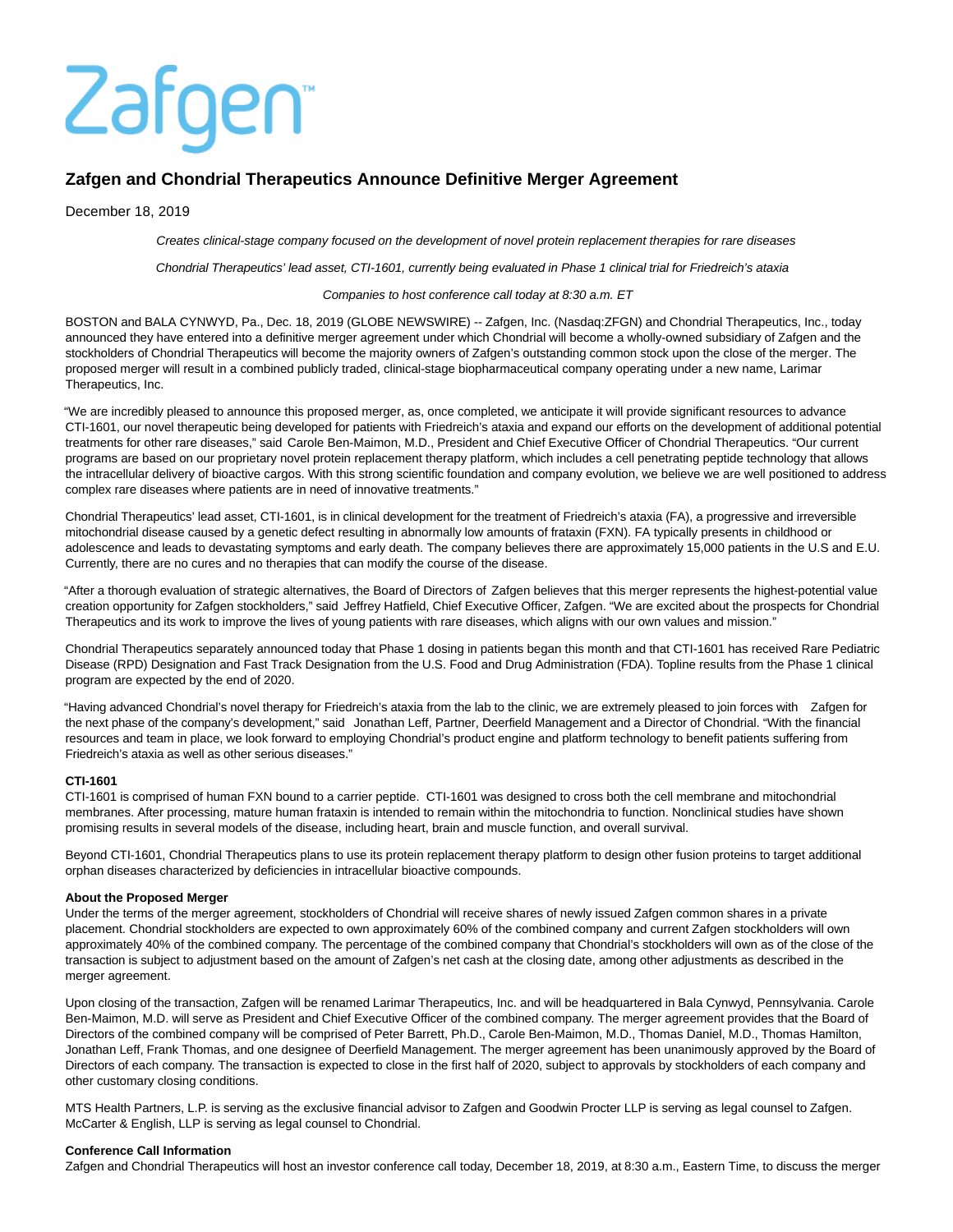as well as other forward-looking information. Investors and other interested parties may participate by dialing (844) 824-7428 in the United States or (973) 500-2177 outside the United States and referencing conference ID number 5688136. The call will also be webcast live on the Company's website at https://zafgen.gcs-web.com/events-and-presentations</u>. A replay of this conference call will be available beginning at 11:30 a.m. ET on December 18, 2019 through December 25, 2019 by dialing (855) 859-2056 in the United States or (404) 537-3406 outside the United States. To access the replay please provide Conference ID number 5688136.

# **About Zafgen**

Zafgen (Nasdaq:ZFGN) is a biopharmaceutical company that has leveraged its proprietary MetAP2 biology platform to pioneer the study of MetAP2 inhibitors in both common and rare metabolic disorders. Learn more at [www.zafgen.com.](http://www.zafgen.com/)

# **About Chondrial Therapeutics**

Chondrial Therapeutics is a clinical-stage biotechnology company focused on the treatment of complex rare diseases. The company's lead compound, CTI-1601, is currently being evaluated in a Phase 1 clinical program as a potential treatment for Friedreich's ataxia, a rare and progressive genetic disease. Chondrial Therapeutics also plans to use its protein replacement therapy platform to design other fusion proteins to target additional orphan diseases characterized by deficiencies in intracellular bioactive compounds. Learn more at [www.chondrialtherapeutics.com.](http://www.chondrialtherapeutics.com/)

#### **Additional Information about the Proposed Merger and Where to Find It**

This communication relates to the proposed merger transaction involving Zafgen, Inc. ("Zafgen") and Chondrial Therapeutics, Inc. ("Chondrial") and may be deemed to be solicitation material in respect of the proposed merger involving Zafgen and Chondrial. In connection with the proposed merger, Zafgen intends to file relevant materials with the Securities and Exchange Commission (the "SEC"), including a proxy statement relating to the approval of the merger agreement. Investors and security holders of Zafgen are urged to read these materials when they become available because they will contain important information about Zafgen, Chondrial and the proposed merger. The proxy statement and other relevant materials (when they become available), and any other documents filed by Zafgen with the SEC, may be obtained free of charge at the SEC web site a[t www.sec.gov.](http://www.sec.gov/) In addition, investors and security holders may obtain free copies of the documents filed with the SEC by Zafgen by directing a written request to: Zafgen, Inc., 3 Center Plaza, Suite 610, Boston, Massachusetts 02108, Attention: Secretary. Investors and security holders are urged to read the proxy statement and other relevant materials when they become available before making any voting or investment decision with respect to the proposed merger.

This communication shall not constitute an offer to sell or the solicitation of an offer to sell or the solicitation of an offer to buy any securities, nor shall there be any sale of securities in any jurisdiction in which such offer, solicitation or sale would be unlawful prior to registration or qualification under the securities laws of any such jurisdiction.

#### **Participants in the Solicitation**

Zafgen and its directors and executive officers and Chondrial and its directors and executive officers may be deemed to be participants in the solicitation of proxies from the stockholders of Zafgen in connection with the proposed merger. Information regarding the special interests of these directors and executive officers in the proposed merger will be included in the proxy statement referred to above. Additional information regarding the directors and executive officers of Zafgen is also included in Zafgen's definitive proxy statement in connection with its 2019 Annual Meeting of Stockholders filed with the SEC on April 26, 2019. These documents are available free of charge at the SEC web site [\(www.sec.gov\)](http://www.sec.gov/) and from the Secretary of Zafgen at the address above.

# **Zafgen Forward-Looking Information is Subject to Risks and Uncertainty**

This communication contains forward-looking statements based upon Zafgen's and Chondrial's current expectations. Forward-looking statements involve risks and uncertainties, and include, but are not limited to, statements about the structure, timing and completion of the proposed merger; the combined company's listing on Nasdaq after the closing of the proposed merger; expectations regarding the ownership structure of the combined company; the combined company's expected cash position at the closing of the proposed merger; the future operations of the combined company; the nature, strategy and focus of the combined company; the development and commercial potential and potential benefits of any product candidates of the combined company; the executive and board structure of the combined company; the location of the combined company's corporate headquarters; and other statements that are not historical fact. Actual results and the timing of events may differ materially from those indicated by these forwardlooking statements as a result of various important factors, including, without limitation: (i) the risk that the conditions to the closing of the proposed merger are not satisfied, including the failure to timely obtain stockholder approval for the proposed merger, if at all; (ii) uncertainties as to the timing of the consummation of the proposed merger and the ability of each of Zafgen and Chondrial to consummate the proposed merger; (iii) risks related to Zafgen's ability to manage its operating expenses and its expenses associated with the proposed merger pending closing; (iv) risks related to the failure or delay in obtaining required approvals from any governmental or quasi-governmental entity necessary to consummate the proposed merger; (v) the risk that as a result of adjustments to the exchange ratio, Zafgen stockholders and Chondrial stockholders could own more or less of the combined company than is currently anticipated; (vi) risks related to the market price of Zafgen's common stock relative to the exchange ratio; (vii) unexpected costs, charges, expenditures or expenses resulting from the proposed merger; (viii) potential adverse reactions or changes to business relationships resulting from the announcement or completion of the proposed merger; (ix) Zafgen's ability to retain personnel as a result of the announcement or completion of the proposed merger; and (x) risks associated with the possible failure to realize certain anticipated benefits of the proposed merger, including with respect to future financial and operating results. Actual results and the timing of events may differ materially from those anticipated in such forward-looking statements as a result of these risks and uncertainties. These and other risks and uncertainties are more fully described in periodic filings with the SEC, including the factors described in the section entitled "Risk Factors" in Zafgen's Quarterly Report on Form 10-Q for the quarter ended September 30, 2019 filed with the SEC, and in other filings that Zafgen makes and will make with the SEC in connection with the proposed merger, including the proxy statement described above under "Additional Information about the Proposed Merger and Where to Find It." You should not place undue reliance on these forward-looking statements, which apply only as of the date of this communication. Zafgen expressly disclaims any obligation or undertaking to release publicly any updates or revisions to any forward-looking statements contained herein to reflect any change in its expectations with regard thereto or any change in events, conditions or circumstances on which any such statements are based.

#### **Media/Investor Relations Contacts**:

Zafgen, Inc. Patricia Allen Chief Financial Officer 617-648-9792